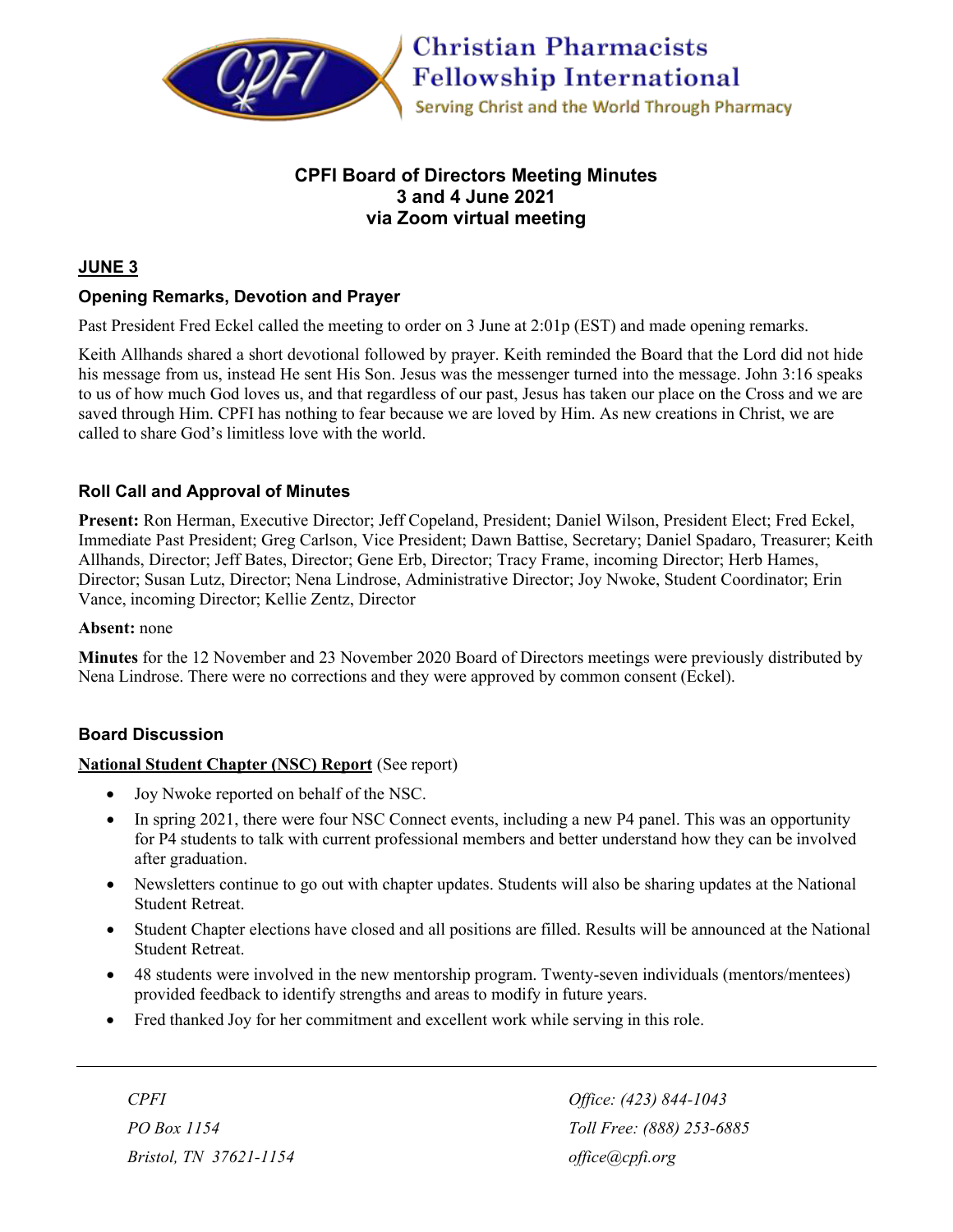## **Board Materials**

• Ron reminded Board members that they have access to committee reports on the CPFI website.

### **Education Affairs Committee** (see report)

- Jeff Bates, Chair, reported on behalf of the committee.
- The virtual annual conference (June 4-5) will offer 12 hours of live continuing education through Campbell University. He notes that Campbell University has exceeded expectations for this event. This year there is a diverse group of speakers and topics. Notably, law and patient safety CE are being offered. Some of the recorded sessions may be offered again to give members an opportunity to preview what the annual conference provides.
- Jeff is already in contact with potential speakers for 2022 and one-third of the program is already developed. He hopes to involve committee members more in the coming year while working on the 2022 program.
- Moving forward, there is technology available to make high-quality recordings that may be used online or as marketing materials. There is some hesitation to make the conference fully available online as that may impact live attendance.
- Ron raised the potential to more actively recruit pharmacy technicians to attend the meeting. Jeff shared that it would not be difficult to receive approval for pharmacy technician CE.

### **Annual Meeting Committee** (see report)

- Herb Hames, Co-Chair, reported for the committee.
- The 2021 annual meeting and student retreat will be held virtually from June 4-5.
- Meetings are planned for:
	- o June 1-5, 2022 at Bonclarken Conference Center (Flat Rock, NC)
	- o May 24-28, 2023 at Lake Junaluska Conference Center (Lake Junaluska, NC)
	- o May 30-June 2 2024 at Bonclarken Conference Center (Flat Rock, NC)
- Appreciation was expressed to the Education Affairs Committee, and Nena Lindrose for their dedications and contributions.

#### **Discussion regarding student chapters**

• Guest speaker Keisha Russell, Esq. from First Liberty Institute advised the Board.

#### **Devotional** (Jeff Copeland)

- Each year, Jeff finds himself weeding his gravel pit. Despite the rocks and weed block chemicals, they return. He has the choice to act or ignore them. Action takes hard work but produces great results. Ignoring them is easy but the results will only continue to worsen with time.
- The CPFI BOD is charged with guiding the organization down a Biblical path. We have a choice to act or ignore the "weeds" that are encountered. Board decisions impact many- pharmacists, student pharmacists, the national organization, student chapters, pharmacy schools, patients, family members, and friends.
- Today's social issues are truly spiritual issues. This is a battle for the souls of every person. How will CPFI respond? Jeff encourages us to:
	- Be like the sons of Issachar (1 Chron 12:23) These leaders understood the times and acted to join David.
	- o Be like Joshua- He did not succumb to peer pressure like the other spies, throughout his life he boldly acted, and near his death he called Israel to renew their commitment to the Lord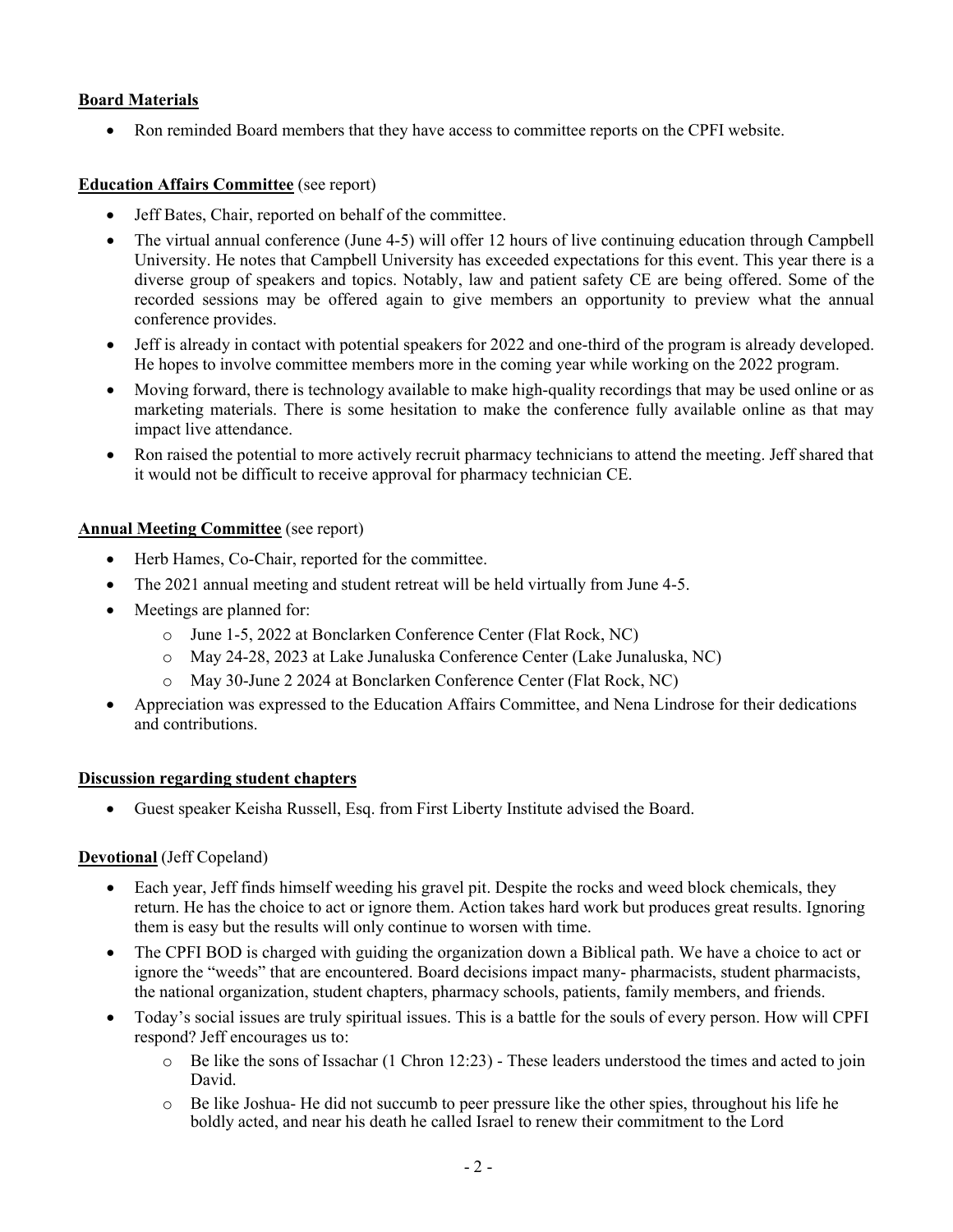- o Be like Jesus who completely poured Himself out for us. Loving others was not a mere theory or afterthought of Jesus but His life's mission. We must purposefully pursue those who are not in a right relationship with Jesus, just as He did. We must purposefully serve others as Jesus did.
- There will be more weeds to pull. The Board must ask, will we act or ignore the issues that come?

# **Break (15 minutes)**

Following a brief break, Dan Spadaro offered a prayer prior to continuation of discussions.

## **Continued Board Discussion**

### **Finance Committee** (see report)

- Treasurer Dan Spadaro reported on behalf of the committee.
- 2020 finances were reviewed
	- o CPFI finished the fiscal year (December 31) with a loss of approximately \$55,000.
	- $\circ$  The report provides comparisons across years for general donations, Power Hour, 1% Group and the Silent Auction.
		- The 2020 general donation amount was influenced by the cancellation of the live meeting as some members shifted their paid registration balance to a donation.
	- o Membership income was similar from 2019 to 2020. There was also a similar number of new vs. renewing members.
	- o VanGuard and Edward Jones investments decreased by approximately \$69,000.
		- This is due in part to several withdrawals (remaining bonus payment to administrative assistant, payment of cancellation to DoubleTree). There was also some market loss.
	- o Ultimately, 2020 total investments (\$588,831.02) were similar to the end of 2017.
- COVID-19 had two major financial impacts: annual meeting revenue (lost income for 2020 and cancellation fee for 2021 venue), and investments.
- 2021 first quarter finances were reviewed
	- o Income as of March 31, 2021
		- Annual meeting registration \$3560
		- General donations \$5973
		- $\cdot$  1% Group \$2070
		- Power hour \$1086
		- Memberships \$13,600
		- o CPFI has recouped a significant portion of previous loss due to the most recent stock market recovery.
- A comparison of 2019 vs 2020 operating gross revenue was discussed (see report for details)
	- o Overall, shifts in percentages attributed to membership, annual meeting, etc. align with reasons explained above (ie: shift from annual meeting registrations to donations)
- Memberships and donations continue to be the bedrock of CPFI finances and areas to continue to focus on
- Dan notes that as a  $501(c)3$  CPFI is tied to the government, and in his role as Treasurer he must consider what the organization would do if government rulings began to negatively impact our finances. How would CPFI respond? There was agreement that the Lord is in control and CPFI would continue to serve Him.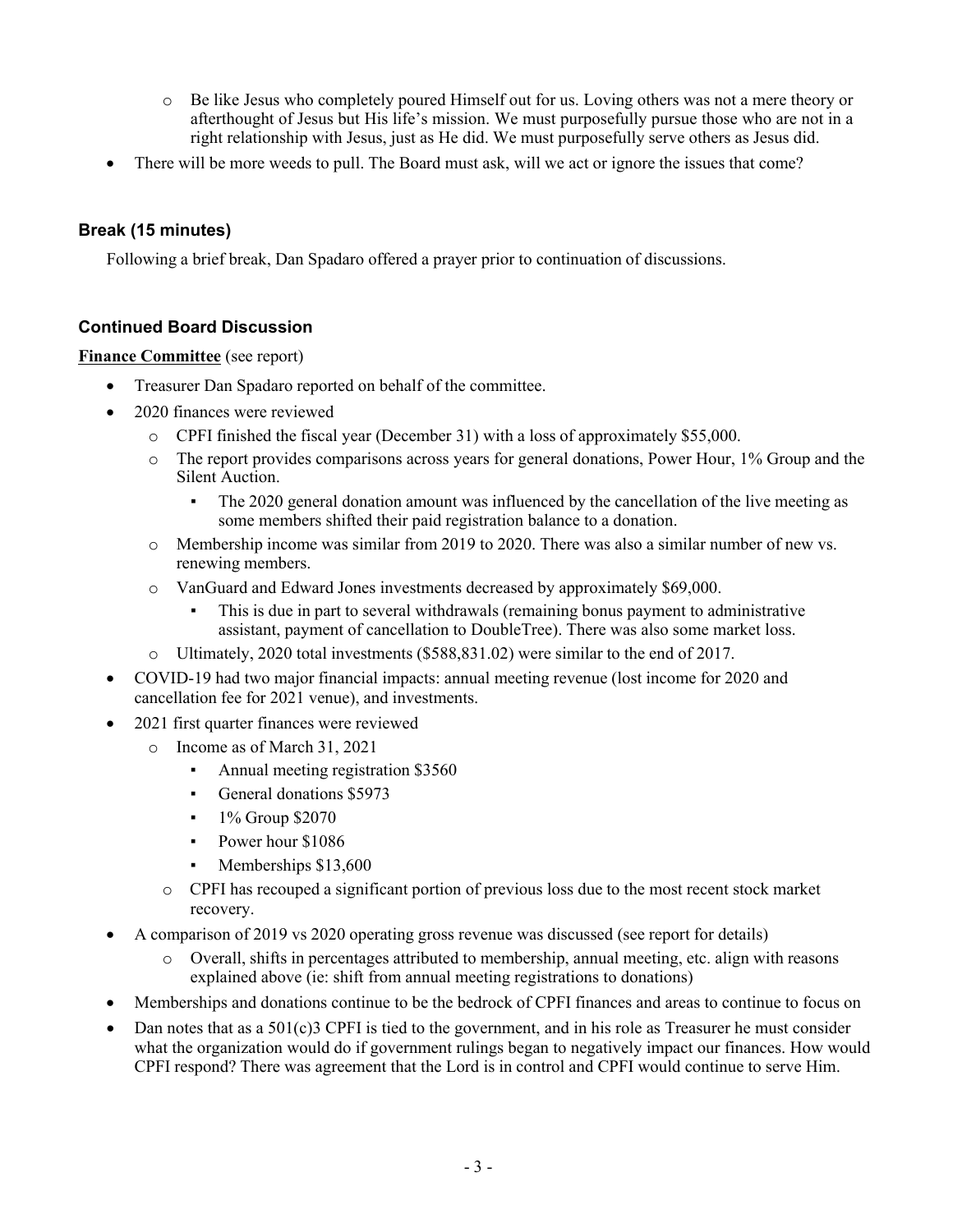## **Prayer Committee** (see report)

- Fred Eckel reported on behalf of the committee. The group continues to pray daily and also holds the monthly prayer meeting.
- Nena notes that prayers have been answered in the number of people registering for the virtual annual meeting.

### **Membership Committee** (see Executive Director report)

- Vice President Greg Carlson reported on behalf of the committee.
- Greg welcomes Erin Vance to the committee and also as a new Board member.
- Greg began by noting that we are totally dependent on the Lord to move the hearts of pharmacists and students to join CPFI so continuous prayer is needed.
- Membership appeared to decrease by 28% from January 1, 2019 (474 members) to May 23, 2021 (338 members); however, it actually increased from 324 to 338 members. The January 2019 number had 150 lapsed members temporarily made active to allow 3 more renewal reminders to be sent to them.
- Membership increased from 335 as of December 31, 2019 to 345 as of December 31, 2020.
- There has been a 17% decline in student membership
- Ron provided some thoughts on why membership is down in the Executive Director report and Greg expressed his agreement with those comments.
- The committee continues to contact individual lapsed members. Members seem to appreciate the personal contact.
	- o There were three focused time periods in 2020 which did lead to some renewals.
		- April-May: called 54 members and had 20% renewal rate
		- June-July: called 14 members and had 14% renewal rate
		- August: called 27 members with 44% renewal rate
	- o A recent effort called 24 members, resulting in a 46% renewal rate
- The declining pharmacist rate is part of a longer-term decline. CPFI has previously been at over 1000 members two decades ago. The 10-year trend from 2011 to date showed that pharmacist membership has had a straight-line growth with a fluctuation between 320 and 380 members over that decade.
- Greg notes that being able to attend live meetings to offer prayer breakfasts, etc will be helpful as there may be an issue of "out of sight, out of mind."
- It is important to remember that although membership rates are declining, CPFI has touched tens of thousands of lives with the love of Christ since its inception.
- Daniel asked for updates on previous/current efforts. These include:
	- o Sending a message to approximately 1400 individuals who had not renewed their membership over the past three years.
	- o Physical renewal letters are also sent to lapsed members
	- o Personal phone calls as noted above
- Nena raised the point that decreasing church attendance/membership is also reflected in Christian organizations. Also, each year new student members come in but previous members fall out.
- Daniel wants to explore how many members have been involved for  $3+$  years and consider what strategies may be used to retain recent graduates.
- Erin noted that she also had a good response in texting versus calling lapsed members.

# **Executive Director Appointment**

Motion (Eckel) to appoint Ron Herman as 2021-2022 Executive Director was approved by common consent.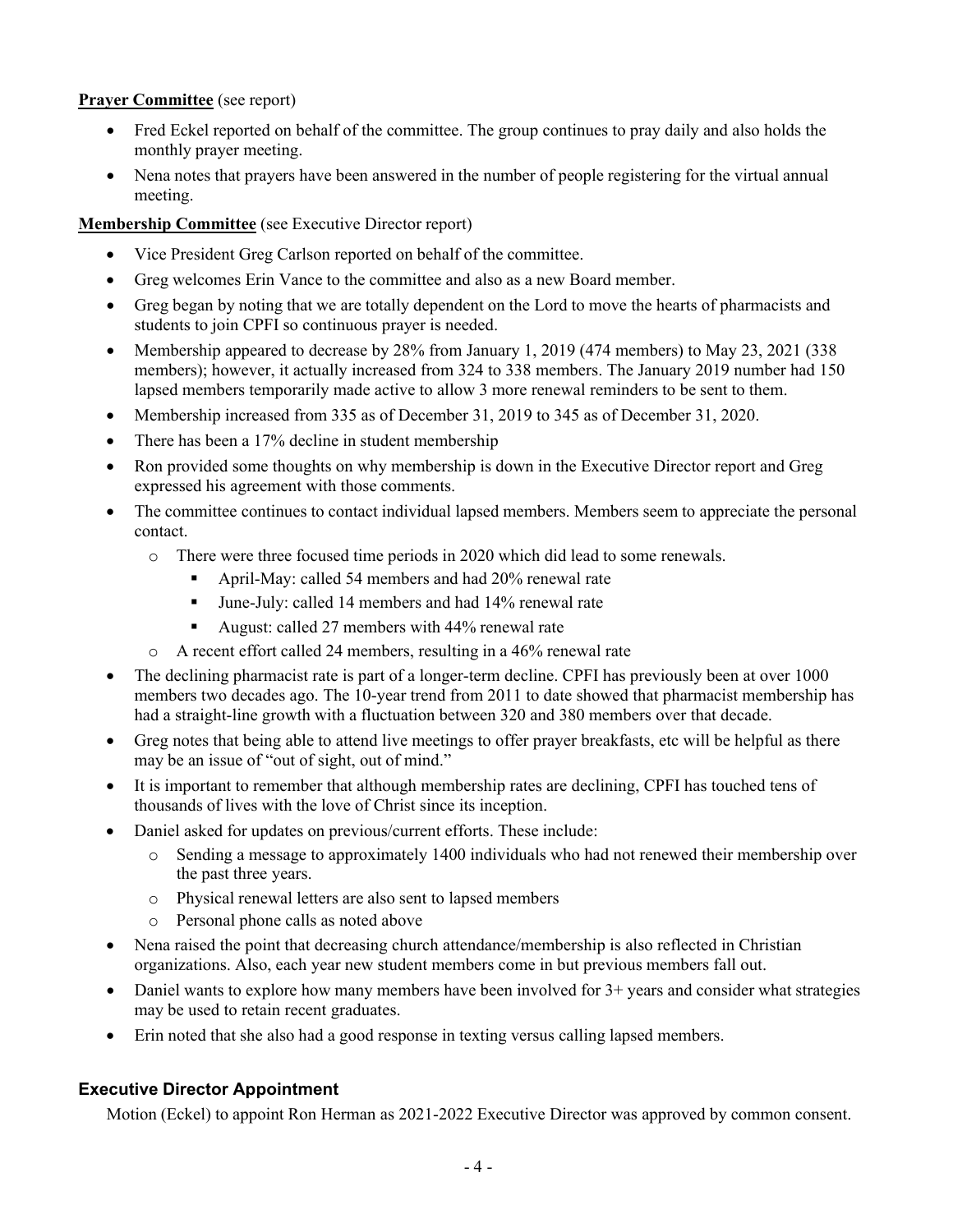## **Concluding Remarks, Prayer and Adjournment**

If quorum is not reached during the continuation of the meeting on 4 June, the minutes can be shared and an email vote may be considered.

Adjourned on 3 June at 4:58p (EST) with prayer by Fred Eckel.

### **JUNE 4**

### **Opening Remarks, Devotion and Prayer**

Past President Fred Eckel called the meeting to order on 4 June at 9:00a (EST) and made opening remarks.

### **Roll Call and Approval of Minutes**

**Present:** Ron Herman, Executive Director; Daniel Wilson, President Elect; Fred Eckel, Immediate Past President; Greg Carlson, Vice President; Dawn Battise, Secretary; Daniel Spadaro, Treasurer; Keith Allhands, Director; Gene Erb, Director; Tracy Frame, incoming Director; Herb Hames, Director; Susan Lutz, Director; Nena Lindrose, Administrative Director; Kellie Zentz, Director (a quorum was reached)

**Absent:** Jeff Copeland, President; Jeff Bates, Director; Joy Nwoke, Student Coordinator; Erin Vance, incoming **Director** 

#### **Leadership Development**

- Fred Eckel led the discussion.
- A leadership development program might help students and also prepare members to serve in CPFI Board positions. This may help ensure quality and continuity in leadership.
- Resources are available on RightNowMedia that could be used.
- Herb suggested that an appropriate leadership video be identified and shared with student chapters. He also recommended incorporating the topic into the annual meeting.
- Daniel suggested that sharing the videos may not have the impact that is hoped for but incorporating this into the annual meeting would be a resource for student members who are already expressing interest. He also suggested that this could also be valuable for recent graduates as there is interest but individuals are not sure where to start.
- Fred noted that a committee could be formed to help accomplish this. They can determine who the program should target and what content is included.
- Susan commented that some state associations have robust leadership development programs and they may have useful resources. It may be possible to find a Christian who specializes in leadership development. She will check in the Iowa area.
- Daniel will check with Jeff Bates to see if anyone on the education committee would like to spearhead or be involved with this effort.
- Greg recommended Susie Kim as a candidate who may be interested in serving on such a committee. He will follow up with her.
- Nena will talk with Joy to see if she may have some leadership materials, especially since Joy connects so well with students.

#### **Officer Eligibility Requirements**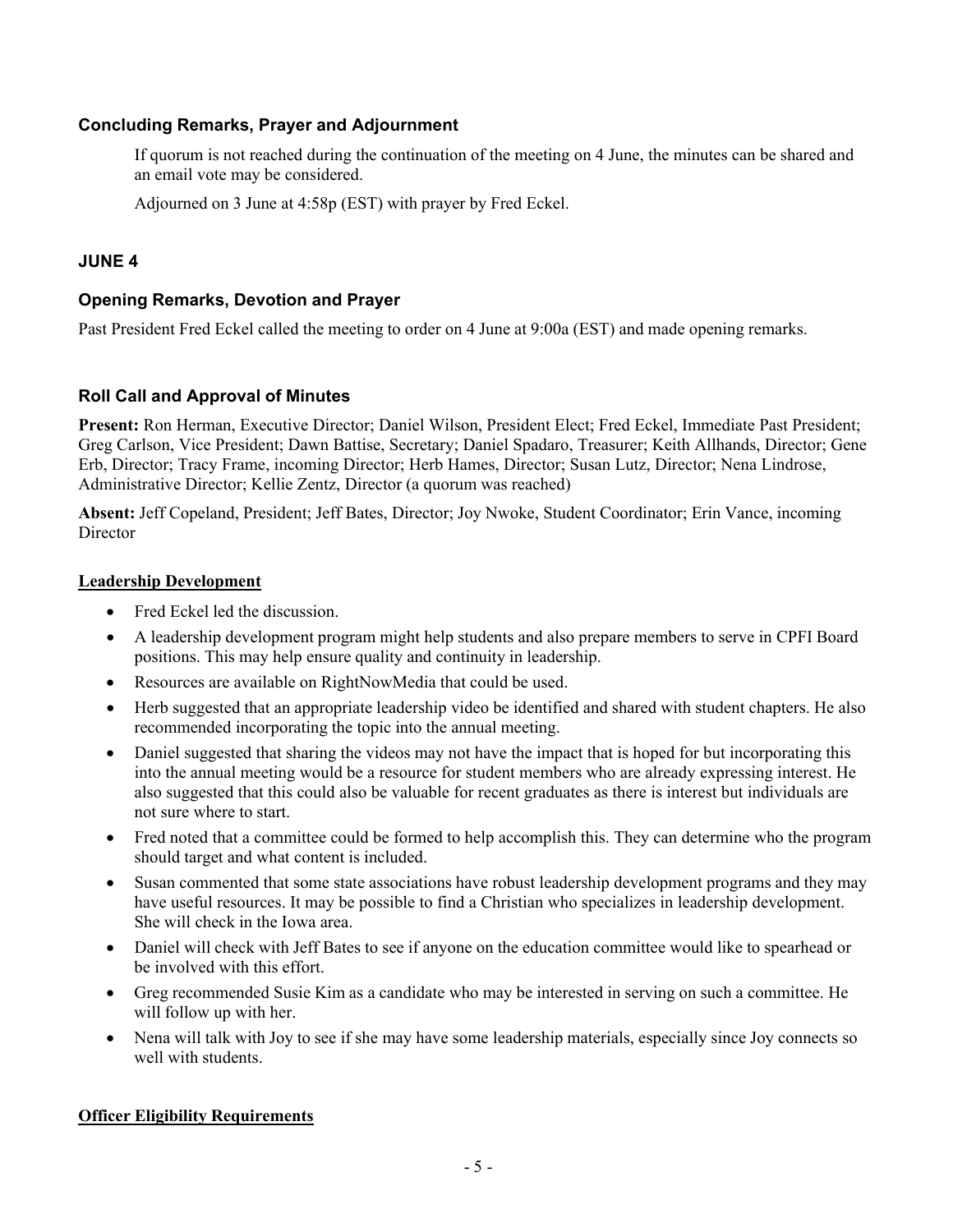- Fred and Dawn shared on behalf of the Nominations Committee
- During this year's nomination period a question came up about the potential need to have eligibility requirements for officers to ensure that individuals running for Officer positions have experience with and commitment to CPFI.
- The following recommendations were brought forward:
	- o Presidential nominees meet the following criteria:
		- Previous service to CPFI in an elected position (Exceptions may be allowed by majority vote of the Board if an otherwise qualified nominee is put forward.)
		- Submit a statement of faith and Christian service in addition to his/her interest statement
	- o Vice President, Secretary, Treasurer candidates meet the following criteria:
		- Previous service to CPFI (ie: committee appointment, speaking at annual meeting, advisor to student chapter, etc)
		- Submit a statement of faith and Christian service in addition to his/her interest statement
- Daniel asked if elected positions as a student (ie: Publicist) would qualify them for President. There was agreement that these would not qualify (however, the exception still exists if there is an appropriate candidate). This language can be clarified
- Gene also notes that developing these requirements with what Ms. Russell's comments to ensure clarity and consistency in process.
- Fred suggested that we may not want to put this in the Bylaws until we have time to see if any wording changes are needed. The requirements can be sent out with the call for nominations during the next elections cycle. In the future, the Board can decide if this should be added to the Bylaws.
- Motion (Wilson) to approve the nominations committee recommendation with the discussed modifications (clarifying professional vs student elected positions, clearly stating the opportunity for exceptions as approved by the Board) was accepted by common consent.
- Ron noted that there is a document sent out with Director expectations. After reviewing the assumptions that are currently included in this document (ie: commitment to Christian faith) he notes that individuals could be asked to address these points in their statement of faith.
- Nena noted that the job description for Officers was never approved but the Director description could be used as a template.
- Dan suggested adjusting the language to state "submit a statement of Christian faith and service."
- Dawn will f/u with Nena and Ron about the position descriptions, and take this back to the Nominations Committee. Once documents are updated they will be brought for approval at the fall BOD meeting.

## **Update on Directors and Officer Insurance**

- Gene Erb summarized that potential D&O insurance was initially raised last year. It was discussed at the June and November 2020 BOD meetings. He sees a need for this because of previous experience where Board members were held individually liable in a lawsuit against a non-profit organization. In his experience, this is the typical practice for most non-profits.
- Gene contacted three different insurance agents and Nena assisted in providing documentation. He received one written basic policy proposal with up to \$1M coverage per case. The annual cost for this particular policy was \$1866.
- Greg also spoke with his local independent agent who recommended continuing with the policy. Additionally, Nena also spoke with an attorney who suggested the price was reasonable but it is important to read the fine print of the policy.
- Daniel fully supports moving forward with a policy but would like to first review the details to be sure this provides protection against the types of situations we are concerned about facing. Gene offered to meet